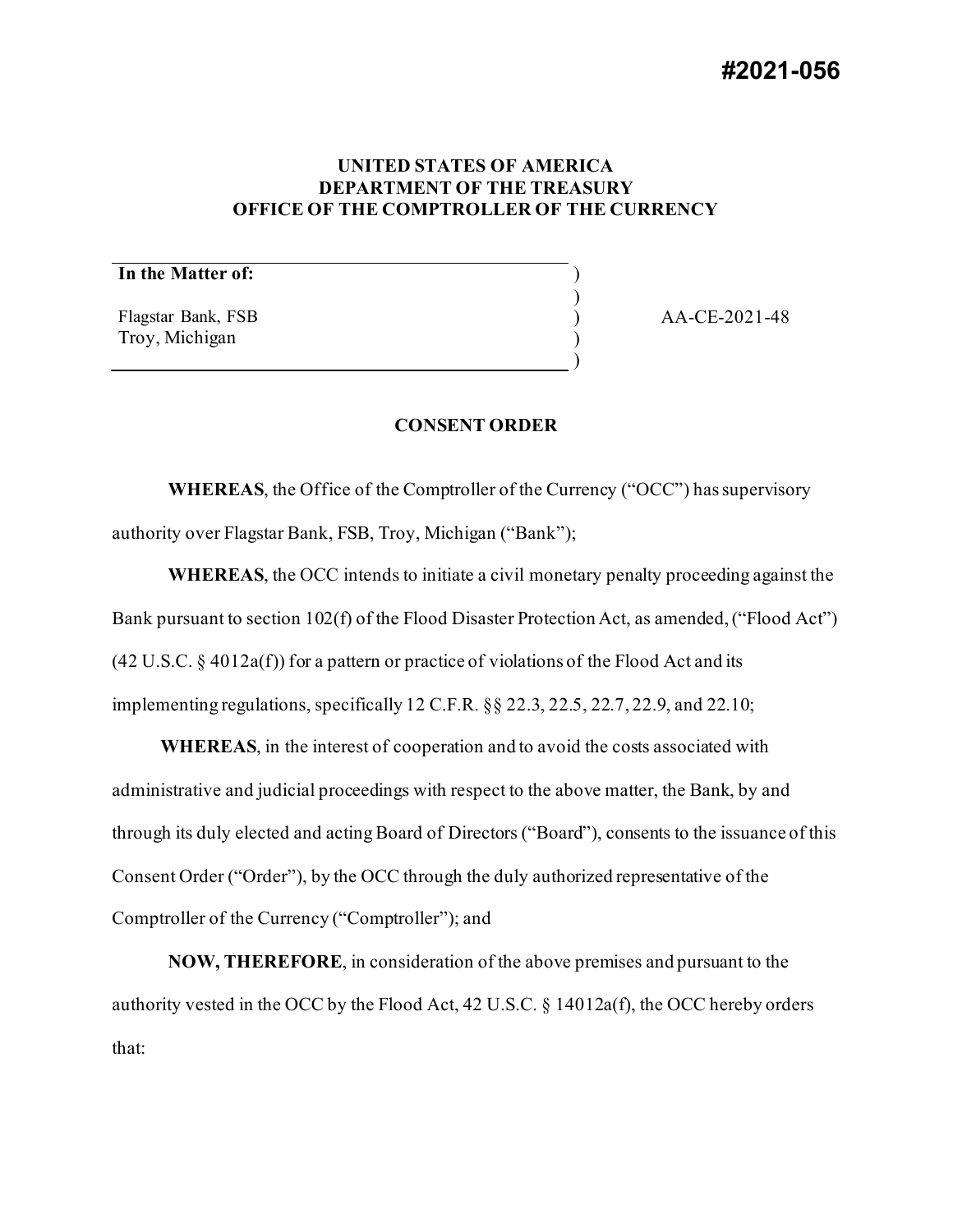#### **ARTICLE I**

# **JURISDICTION**

(1) The Bank is a Federal savings association within the meaning of 12 U.S.C. § 1813(q)(1)(C), and is chartered and examined by the OCC. *See* 12 U.S.C. §§ 1461 *et seq.*,  $5412(b)(2)(B)$ . Accordingly, the Bank is an "insured depository institution" as that term is defined in 12 U.S.C. § 1813(c)(2) and is a "regulated lending institution" as that term is defined in 42 U.S.C. § 4003(a)(10).

(2) Pursuant to 42 U.S.C.  $\S$  4003(a)(5) and 4012a(f), the Comptroller is the appropriate "Federal entity for lending regulation" to maintain an enforcement proceeding against the Bank for Flood Act violations.

# **ARTICLE II**

#### **COMPTROLLER'S FINDINGS**

The Comptroller finds, and the Bank neither admits nor denies, the following:

(1) At the 2020 examination of the Bank's Flood Act compliance program, the OCC identified violations of Flood Act requirements to make, increase, extend, or renew loans secured by properties in special flood hazard areas only after obtaining proof of adequate insurance; timely pay flood insurance premiums collected in escrow; provide timely and adequate notices to customers for loans secured by properties in special flood hazard areas, including if a change in servicer occurs; and provide borrowers with notice of inadequate Flood Act insurance and force place adequate insurance if not obtained by the borrower in 45 days. The OCC determined that the Bank's Flood Act risk assessment, internal controls, and training, along with its inadequate third-party risk management program over its loan servicing, led to the various violations.

2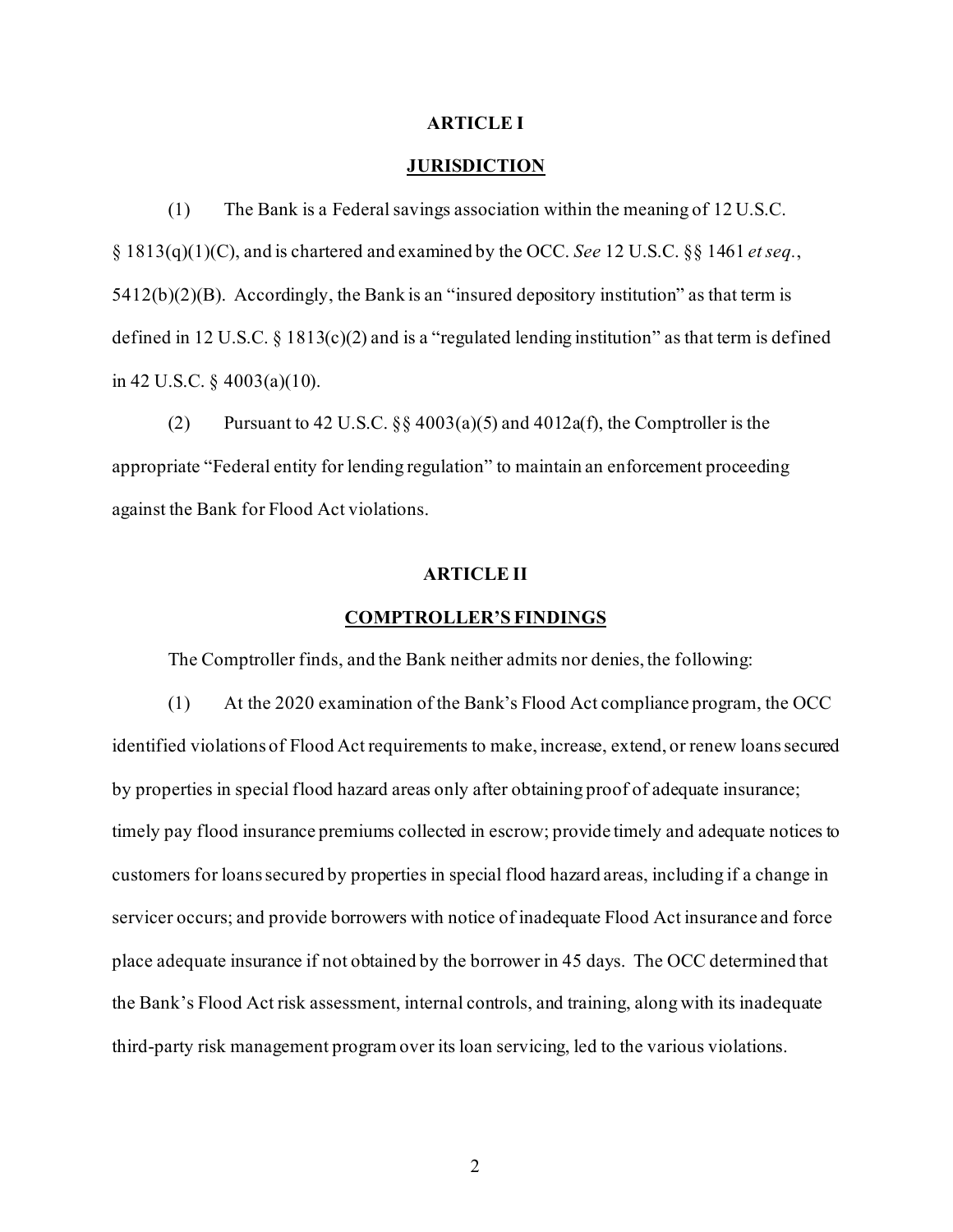(2) During the period of February 2017 through February 2020, the Bank engaged in a pattern or practice of violations of the Flood Act and its implementing regulations, including 12 C.F.R. §§ 22.3, 22.5, 22.7, 22.9, and 22.10.

## **ARTICLE III**

# **ORDER FOR A CIVIL MONEY PENALTY**

(1) The Bank shall make payment of a civil money penalty in the amount of three million six hundred twenty thousand dollars (\$3,620,000), which shall be paid upon the execution of this Order.

(2) Such payment shall be made by a wire transfer sent in accordance with instructions provided by the OCC and the docket number of this case (AA-CE-2021-48) shall be entered on the wire confirmation. A copy of the wire confirmation shall be sent immediately, by secure email to the address provided by the OCC or via overnight delivery to Ian Campbell, Counsel, Office of the Comptroller of the Currency, 425 S. Financial Street, Suite 1700, Chicago, IL 60605.

(3) This Order shall be enforceable to the same extent and in the same manner as an effective and outstanding order that has been issued and has become final pursuant to 12 U.S.C. §§ 1818(h) and (i) and 42 U.S.C. § 4012a.

# **ARTICLE IV**

#### **WAIVERS**

The Bank, by executing and consenting to this Order, waives:

(1) any and all rights to the issuance of a Notice pursuant to 12 U.S.C. § 1818 and 42 U.S.C. § 4012a(f)(4), and recognizes that the OCC letter dated November 1, 2021, from Matthew White, Assistant Deputy Comptroller, constitutes a valid substitute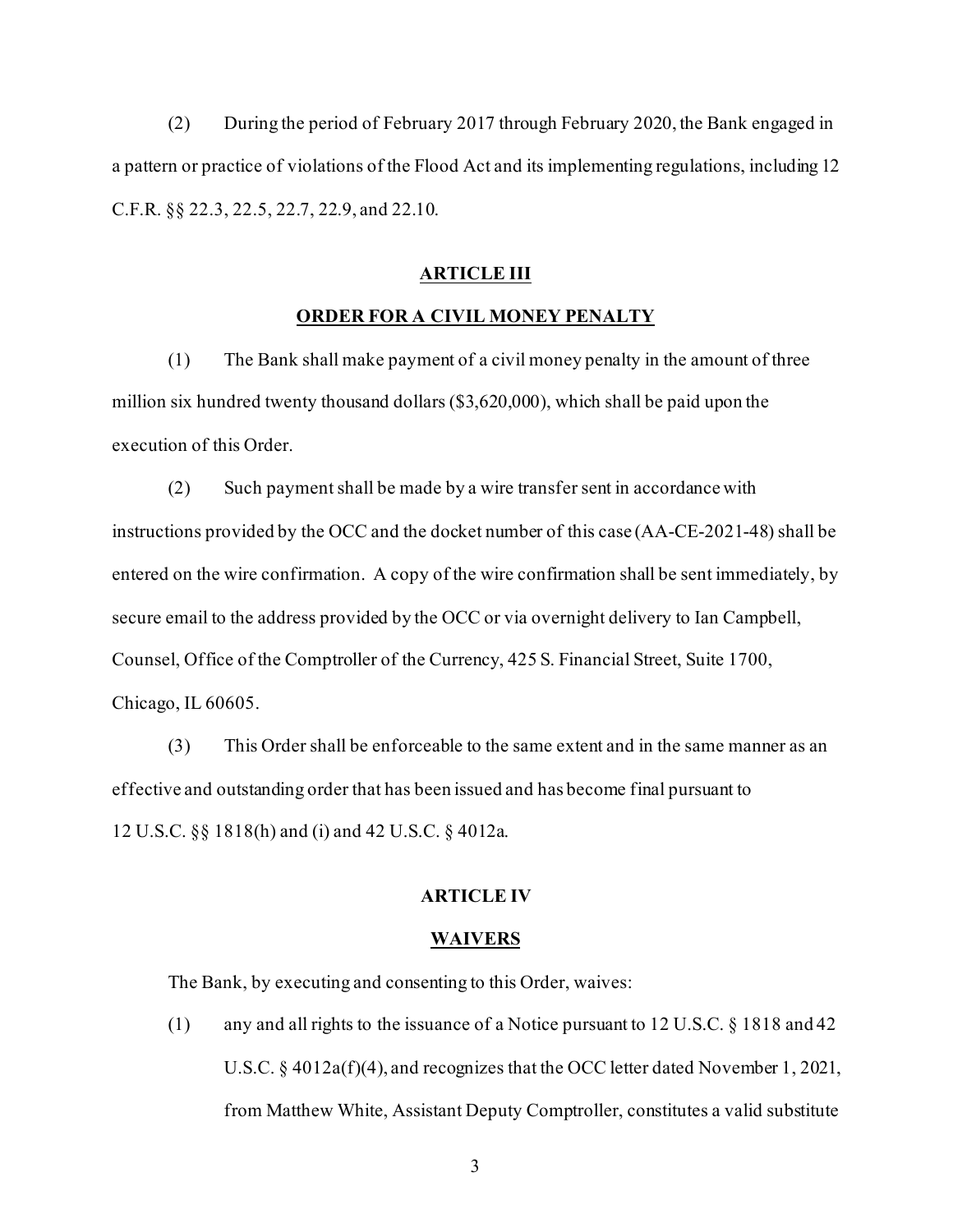notice ("Notice Letter");

- (2) any and all procedural rights available in connection with the issuance of this Order;
- (3) any and all rights to a hearing and a final agency decision pursuant to 12 U.S.C. § 1818, 12 C.F.R. Part 109, and 42 U.S.C. § 4012a(f)(4);
- (4) any and all rights to seek any type of administrative or judicial review of this Order;
- (5) any and all rights in any way to contest the validity of this Order;
- (6) any and all claims for fees, costs, or expenses against the OCC, or any of its officers, employees, or agents related in any way to this enforcement matter or the Order, whether arising under common law or under the terms of any statute, including, but not limited to, the Equal Access to Justice Act, 5 U.S.C. § 504 and 28 U.S.C. § 2412; and
- (7) any and all rights to assert these proceedings, the consent to and/or the issuance of this Order, as the basis for a claim of double jeopardy in any pending or future proceedings brought by the United States Department of Justice or any other governmental entity.

# **ARTICLE V**

#### **CLOSING**

(1) This Order is a settlement of the civil money penalty proceedings against the Bank contemplated by the OCC, based on the Flood Act violations described in the Comptroller's Findings set forth in Article II of this Order and the Notice Letter. The OCC releases and discharges the Bank from all potential liability for a civil money penalty order that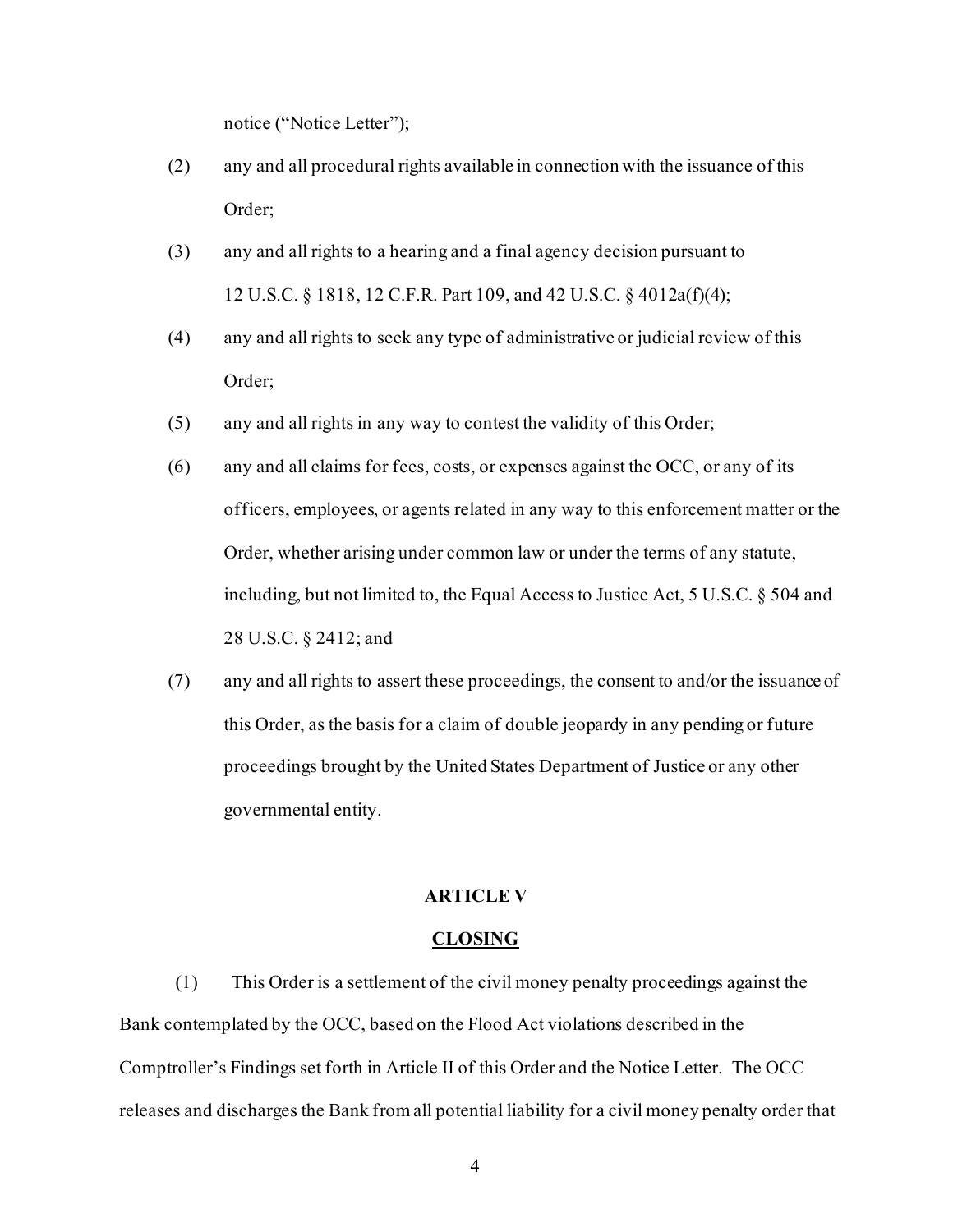has been or might have been asserted by the OCC based on the violations described in Article II of this Order and the Notice Letter, to the extent known to the OCC as of the effective date of this Order. Nothing in this Order, however, shall prevent the OCC from:

- (a) instituting enforcement actions other than a civil money penalty order against the Bank based on the Comptroller's Findings set forth in Article II of this Order;
- (b) instituting enforcement actions against the Bank based on any other findings;
- (c) instituting enforcement actions against institution-affiliated parties (as defined by 12 U.S.C. § 1813(u)) based on the Comptroller's Findings set forth in Article II of this Order, or any other findings; or
- (d) utilizing the Comptroller's Findings set forth in Article II of this Order or the Notice Letter in future enforcement actions against the Bank or its institution-affiliated parties to establish a pattern or the continuation of a pattern.

(2) Nothing in this Order is a release, discharge, compromise, settlement, dismissal, or resolution of any actions, or in any way affects any actions that may be or have been brought by any other representative of the United States or an agency thereof, including, without limitation, the United States Department of Justice.

- (3) This Order is:
	- (a) an "order issued with the consent of the depository institution" within the meaning of 12 U.S.C. § 1818(h)(2);
	- (b) an "effective and outstanding . . . order" within the meaning of 12 U.S.C.  $§ 1818(i)(1);$  and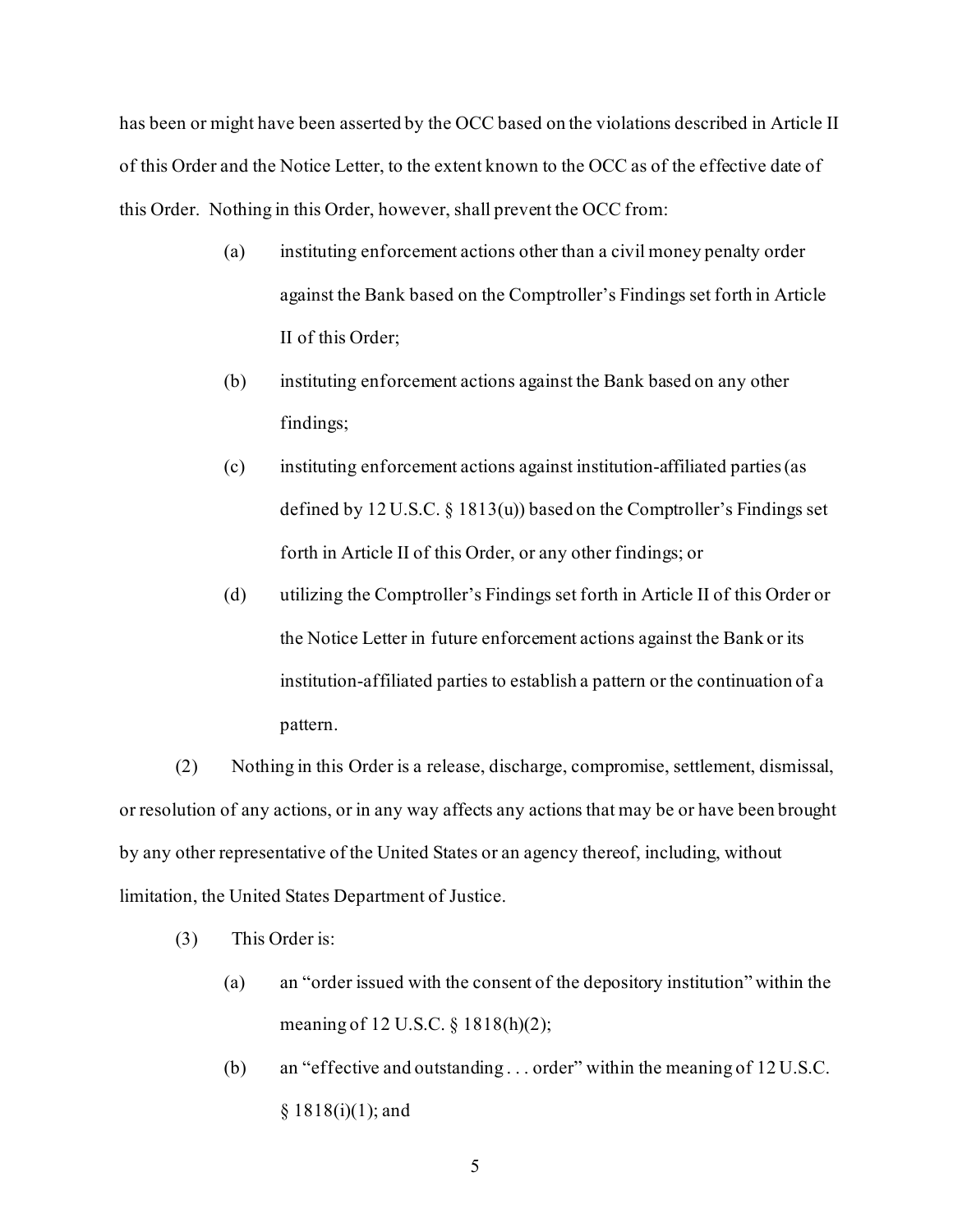(c) a "final order" within the meaning of 12 U.S.C.  $\S 1818(i)(2)$  and (u).

(4) This Order is effective upon its issuance by the OCC, through the Comptroller's duly authorized representative.

(5) This Order is not a contract binding on the United States, the United States Treasury Department, the OCC, or any officer, employee, or agent of the OCC and neither the Bank nor the OCC intends this Order to be a contract.

(6) No separate promise or inducement of any kind has been made by the OCC, or by its officers, employees, or agents, to cause or induce the Bank to consent to the issuance of this Order.

(7) The terms of this Order, including this paragraph, are not subject to amendment or modification by any extraneous expression, prior agreements, or prior arrangements between the parties, whether oral or written.

**IN TESTIMONY WHEREOF**, the undersigned, authorized by the Comptroller as his duly authorized representative, has hereunto set his signature on behalf of the Comptroller.

//s// Digitally Signed, Dated: 2021.12.28

Joel Denkert Deputy Comptroller for Midsize Bank Supervision Date